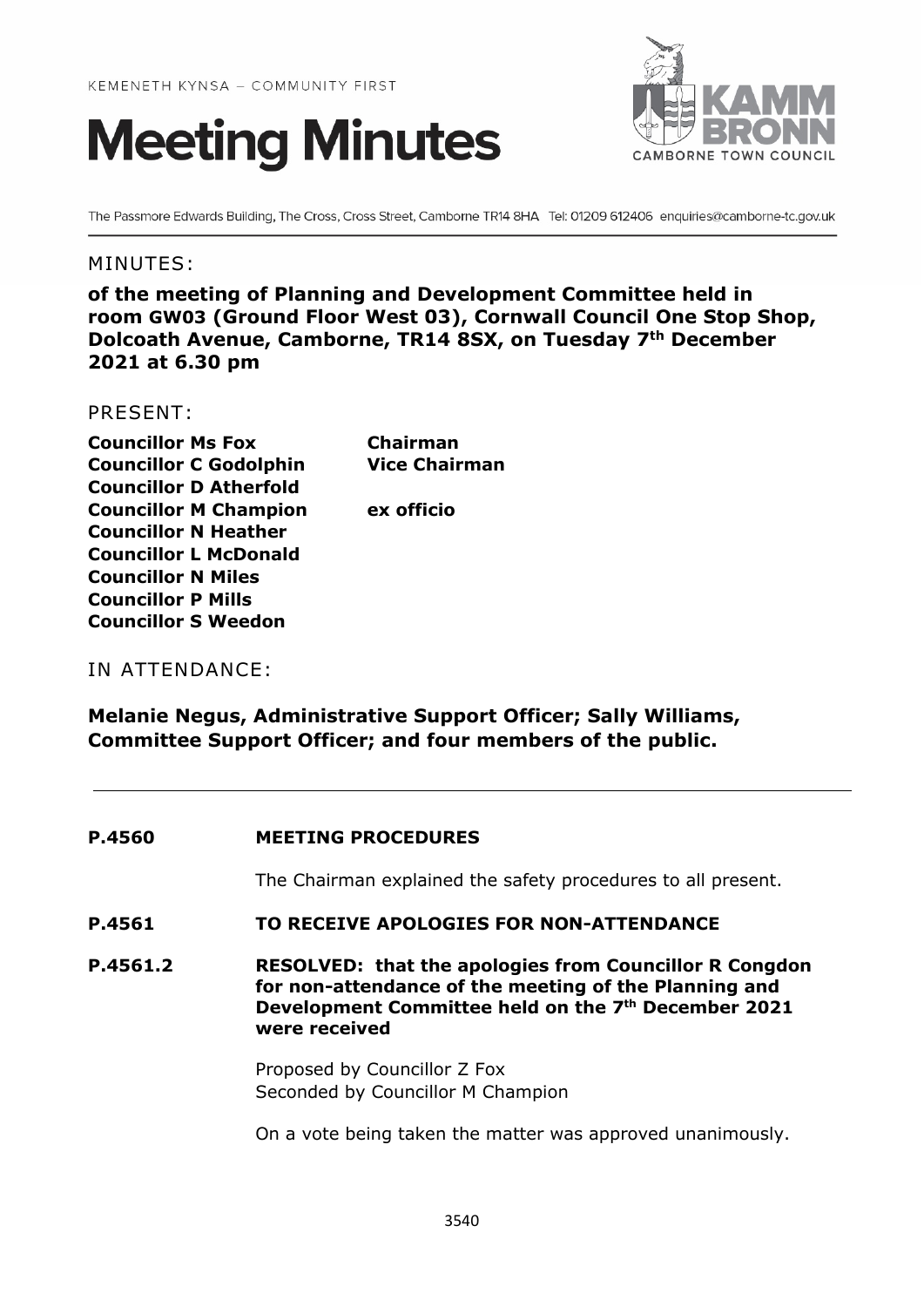**P.4562 MEMBERS TO DECLARE DISCLOSABLE PECUNIARY INTERESTS AND NON-REGISTERABLE INTERESTS (INCLUDING THE DETAILS THEREOF) IN RESPECT OF ANY ITEMS ON THIS AGENDA INCLUDING ANY GIFTS OR HOSPITALITY EXCEEDING £25**

> Councillor Z Fox declared an interest in planning application 21/207 (PA21/11414), as she knew the applicant.

#### **P.4563 TO APPROVE WRITTEN REQUEST(S) FOR DISPENSATIONS**

There were no dispensation requests.

## **P.4564 CHAIRMAN'S ANNOUNCEMENTS**

There were no Chairman's announcements.

**P.4565 TO RECEIVE AND APPROVE THE MINUTES OF THE MEETING OF THIS COMMITTEE HELD ON THE 2ND NOVEMBER 2021 AND THE CHAIRMAN TO SIGN THEM**

#### **P.4565.2 RESOLVED: that the minutes of the meeting of the Planning and Development Committee held on the 2nd November 2021 were received, approved, and signed by the Chairman**

Proposed by Councillor Z Fox Seconded by Councillor C Godolphin

On a vote being taken the matter was approved unanimously by those entitled to vote.

## **P.4566 MATTERS ARISING, FOR INFORMATION ONLY, WHERE NOT INCLUDED BELOW**

There were no matters arising.

**P.4567 TO RECEIVE A WRITTEN REPORT FROM THE RESPONSIBLE FINANCE OFFICER REGARDING THE PLANNING & DEVELOPMENT COMMITTEE DRAFT REVENUE BUDGET 2022/2023 AND THREE-YEAR FINANCIAL PLAN AND DRAFT BUDGET, AGREE ACTION AND AUTHORISE EXPENDITURE**

**P.4567.2 RESOLVED: that a written report from the Responsible Finance Officer, the draft revenue Planning & Development budget for 2022/2023, and, the three-year financial plan; were received and approved**

> Proposed by Councillor C Godolphin Seconded by Councillor Z Fox

On a vote being taken the matter was approved unanimously.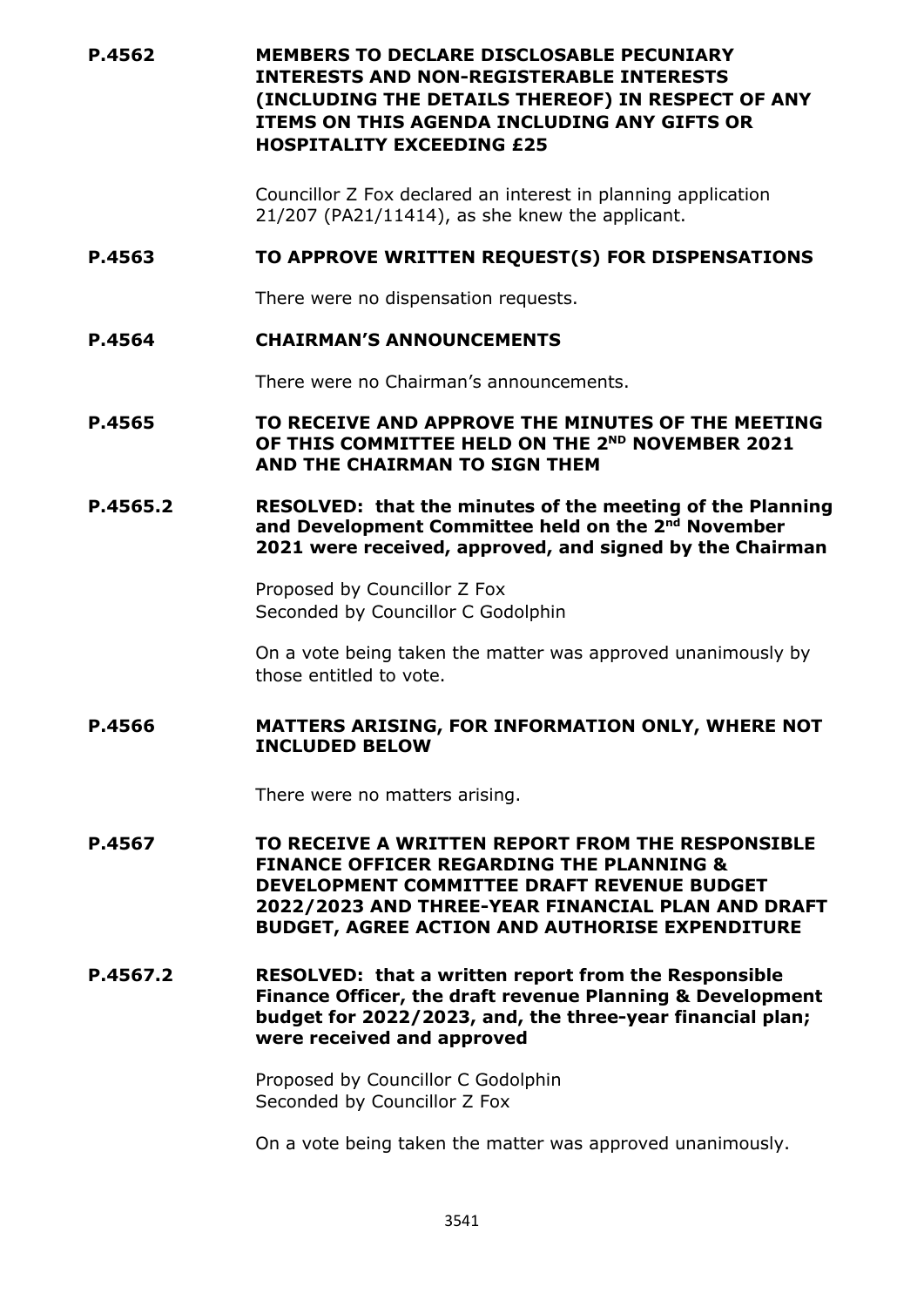#### **P.4568 TO CONSIDER APPENDIX 1 PLANNING APPLICATIONS RECEIVED FROM CORNWALL COUNCIL AND DEALT WITH UNDER THE DELEGATED PROCEDURE IN ACCORDANCE WITH MINUTE P.3280.3**

The Chairman moved planning applications 21/193 and 21/201 to appendix two and the Committee considered the remaining recommendations of the Chairman and Vice Chairman for Appendix 1 Applications and it was duly proposed and seconded that Cornwall Council be advised accordingly.

**P.4568.2 RESOLVED: that Camborne Town Council responds to Cornwall Council that it has no objection to Planning Applications 21/184 (PA21/09515), 21/186 (PA21/10406), 21/192 (PA21/11342, 21/196 (PA21/11338), 21/197 (PA21/10786), 21/198 (PA21/10787), 21/199 (PA21/10792), and 21/202 (PA21/11353); and no objection to planning application 21/195 (PA21/10861), subject to the approval of the World Heritage Site Officer, and the Tree Officer**

> Proposed by Councillor Z Fox Seconded by Councillor P Mills

On a vote being taken the matter was approved unanimously.

**P.4569 PUBLIC PARTICIPATION (SUBJECT TO STANDING ORDER 3e MEMBERS OF THE PUBLIC ARE PERMITTED TO MAKE REPRESENTATIONS, ANSWER QUESTIONS AND GIVE EVIDENCE IN RESPECT OF ANY ITEM OF BUSINESS INCLUDED IN THE AGENDA, UP TO A MAXIMUM OF FIFTEEN MINUTES)**

## **TO CONSIDER APPENDIX 2 PLANNING APPLICATIONS RECEIVED FROM CORNWALL COUNCIL**

The Chairman brought forward planning applications 21/189 (PA21/09823) and 21/180 (PA21/08586) as there were members of the public wishing to speak on them.

A member of the public representing the Troon Residents Action Group spoke in objection to planning application 21/189 (PA21/09823); her objections were:

- The combined Victorian sewer system could not support the extra volume of residents.
- The increase in vehicles would add to an already gridlocked village.
- The infrastructure could not accommodate the extra volume of users.
- It was a green field site, and not included in the CLP.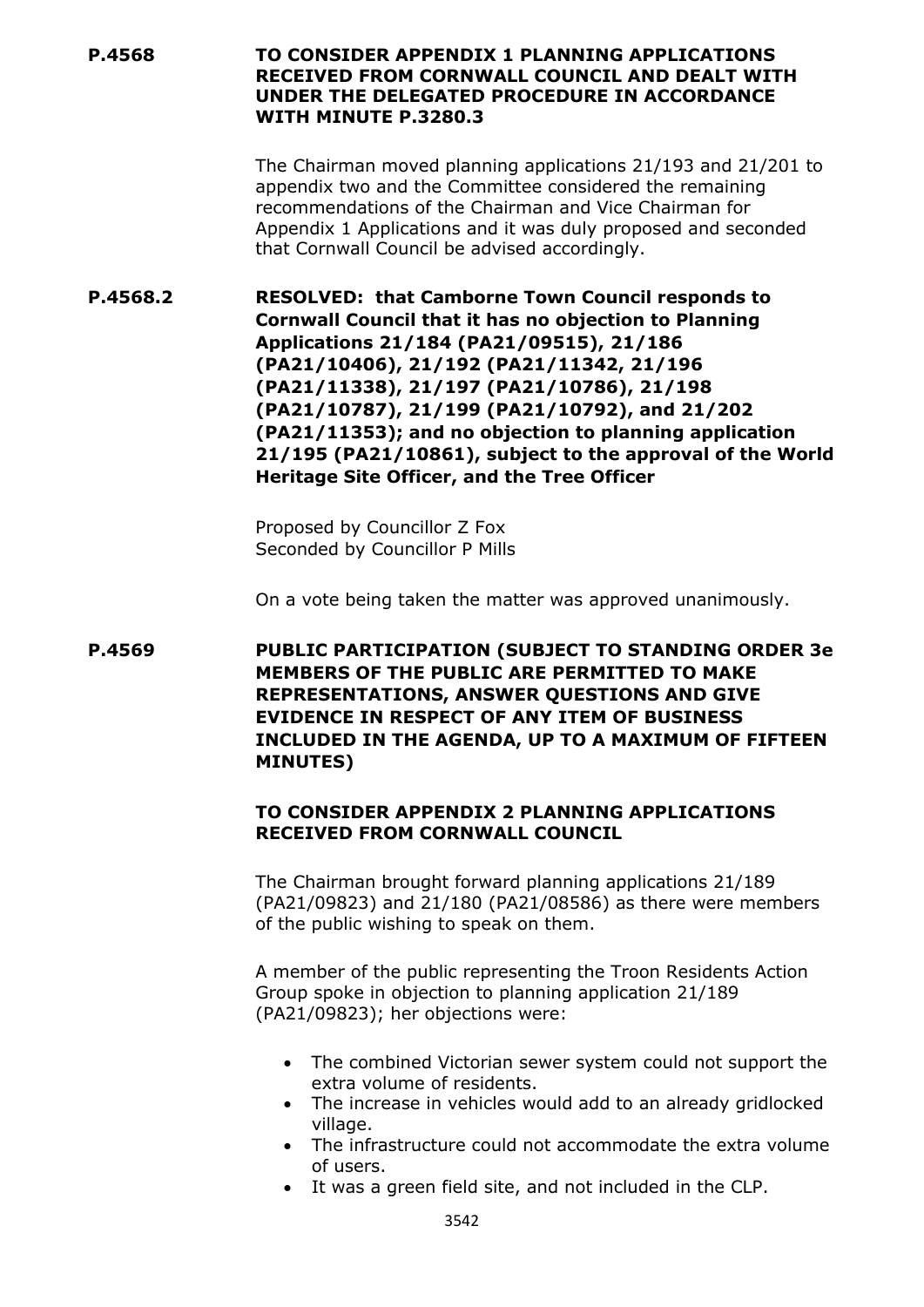**P.4569.2 RESOLVED: that Camborne Town Council responds to Cornwall Council that it recommends refusal of Planning Application 21/189 (PA21/09823). The development would greatly exacerbate flood risk, in what was already an area with flooding issues. The village had a Victorian combined sewer that cannot cope with current level of housing during heavy rain. It is a green field site, and not in the included in the CLP. The current infrastructure levels are at capacity and would not be able to take the increase in population, and the additional vehicles would add to the current highway safety issues experienced in the village**

> Proposed by Councillor C Godolphin Seconded by Councillor S Weedon

On a vote being taken the matter was approved by a Majority.

A member of the public left the meeting.

A member of the public spoke in support of planning application 21/180 (PA21/08586).

#### **P.4569.3 RESOLVED: that Camborne Town Council responds to Cornwall Council that it has no objection to Planning Application 21/180 (PA21/08586)**

Proposed by Councillor D Atherfold Seconded by Councillor Z Fox

On a vote being taken the matter was approved unanimously.

Three members of the public left the meeting.

## **P.4569.4 RESOLVED: that Camborne Town Council responds to Cornwall Council that it has no objection to Planning Application 21/185 (PA21/07763)**

Proposed by Councillor N Heather Seconded by Councillor P Mills

On a vote being taken the matter was approved unanimously.

**P.4569.5 RESOLVED: that Camborne Town Council responds to Cornwall Council that it has no objection to Planning Application 21/187 (PA21/07301), but had concerns as the development was within a World Heritage Site, and would prefer a Cornish Hedgerow be used where the boundary abuts the open countryside**

> Proposed by Councillor Z Fox Seconded by Councillor D Atherfold

On a vote being taken the matter was approved by a Majority.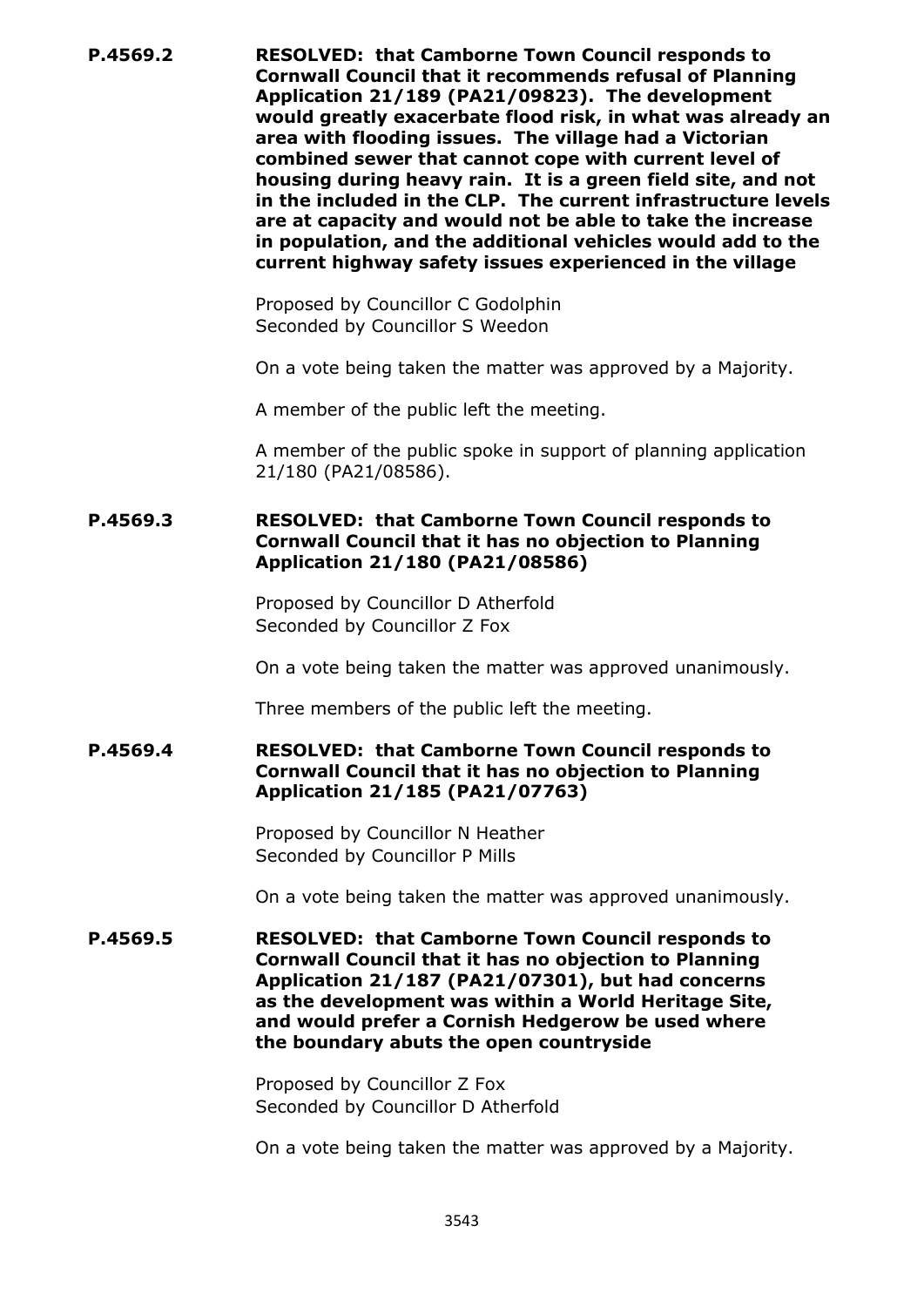**P.4569.6 RESOLVED: that Camborne Town Council responds to Cornwall Council that it has no objection to Planning Application 21/188 (PA21/10487)**

> Proposed by Councillor P Mills Seconded by Councillor L McDonald

On a vote being taken the matter was approved unanimously.

**P.4569.7 RESOLVED: that Camborne Town Council responds to Cornwall Council that it recommends refusal of Planning Application 21/190 (PA21/10488)**; **it would not be a sustainable development; would be an isolated development in the open countryside, and is contrary to Policy 7 in the Cornwall Local Plan (CLP)**

> Proposed by Councillor S Weedon Seconded by Councillor Z Fox

On a vote being taken the matter was approved by a Majority.

**P.4569.8 RESOLVED: that Camborne Town Council responds to Cornwall Council that it recommends refusal Planning Application 21/191 (PA21/10361), this development would constitute overdevelopment of the site. There are highway safety issues regarding access and egress of the site; and it is of unacceptable design**

> Proposed by Councillor C Godolphin Seconded by Councillor M Champion

On a vote being taken the matter was approved unanimously.

**P.4569.9 RESOLVED: that Camborne Town Council responds to Cornwall Council that it recommends refusal Planning Application 21/193 (PA21/10374), due to the impact it would have on the World Heritage Site**

> Proposed by Councillor Z Fox Seconded by Councillor N Heather

On a vote being taken the matter was approved by a Majority.

**P.4569.10 RESOLVED: that Camborne Town Council responds to Cornwall Council that it recommends that Planning Application 21/194 (PA21/10749) be deferred back to Laurence Associates, for a Transport and Parking Statement**

> Proposed by Councillor D Atherfold Seconded by Councillor C Godolphin

On a vote being taken the matter was approved by a Majority.

#### **P.4569.11 RESOLVED: that Camborne Town Council responds to Cornwall Council that it had concerns on Planning**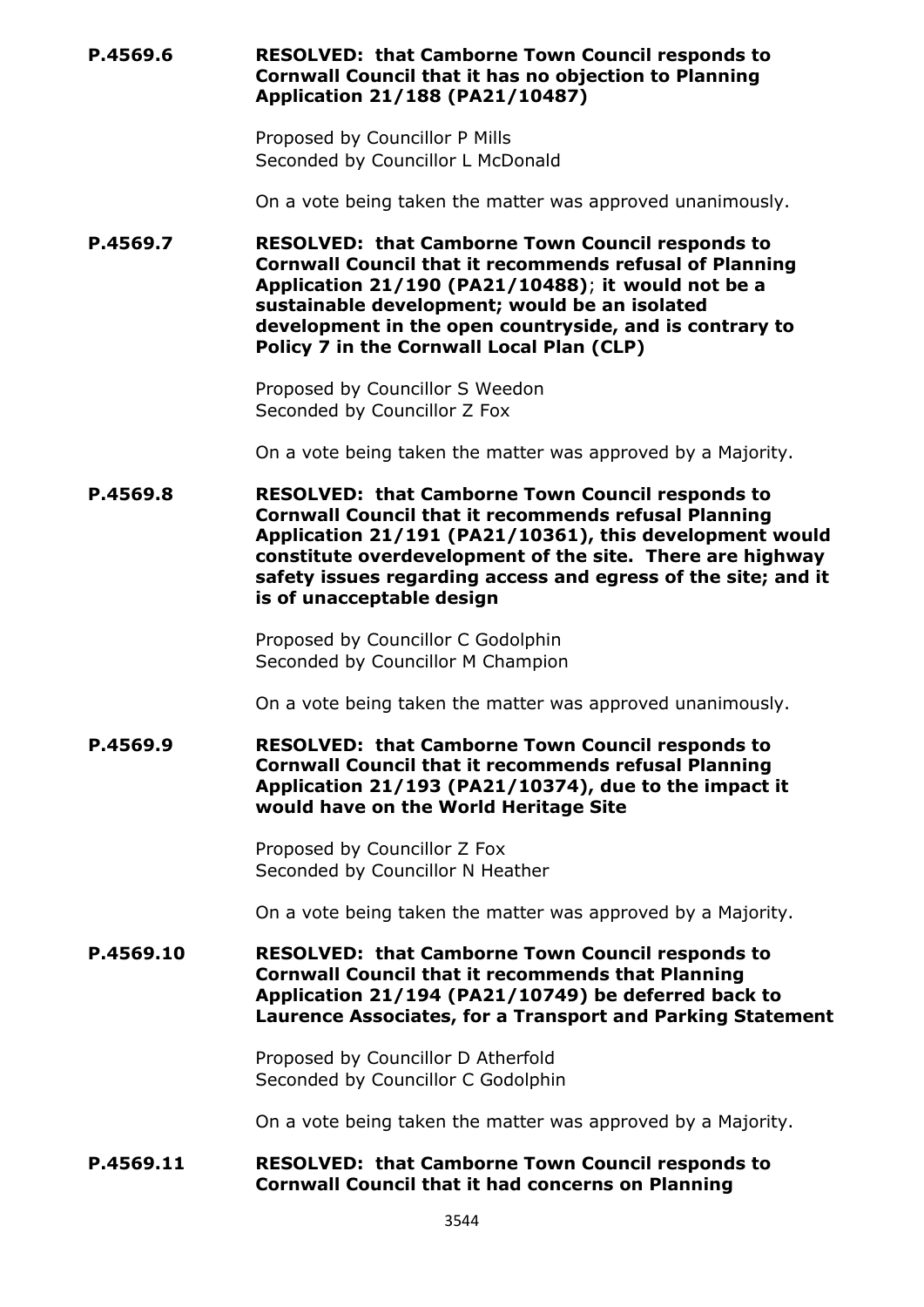**Application 21/201 (PA21/11028) regarding the impact of the additional traffic, and the fact that this is within a World Heritage Site and Conservation Area; and feel that this application should be deferred to a World Heritage Officer for comments to be considered in the decision making**

Proposed by Councillor Z Fox Seconded by Councillor S Weedon

On a vote being taken the matter was approved by a Majority.

**P.4569.12 RESOLVED: that Camborne Town Council responds to Cornwall Council that it has no objection in principle to Planning Application 21/203 (PA21/09932), but request that a condition be applied to the development, 'that it be removed when no longer needed for the stated use'**

> Proposed by Councillor L McDonald Seconded by Councillor P Mills

On a vote being taken the matter was approved unanimously.

**P.4569.13 RESOLVED: that Camborne Town Council responds to Cornwall Council that it agrees with the comments of the World Heritage Site Officer, and recommend refusal of Planning Application 21/204 (PA21/09911)**

> Proposed by Councillor N Miles Seconded by Councillor D Atherfold

On a vote being taken the matter was approved unanimously.

## **P.4569.14 RESOLVED: that Camborne Town Council responds to Cornwall Council that it has no objection to Planning Application 21/205 (PA21/11285)**

Proposed by Councillor Z Fox Seconded by Councillor D Atherfold

On a vote being taken the matter was approved unanimously.

## **P.4570 TO ADDRESS ADDITIONAL PLANNING APPLICATIONS RECEIVED, AFTER AGENDA COMPILED**

| TC Number:   | 21/206                                           |
|--------------|--------------------------------------------------|
| CC Number:   | PA21/10223                                       |
| Development: | The site at present comprises of two dwellings   |
|              | suffering with Mundic, it is proposed to replace |
|              | them with 3 town cottages.                       |
| Location:    | 104 park Road, Camborne, TR14 8QB                |
| Applicant:   | Mr Anthony Clarke Milron & Co                    |
| TC Number:   | 21/207                                           |
| CC Number:   | PA21/11414                                       |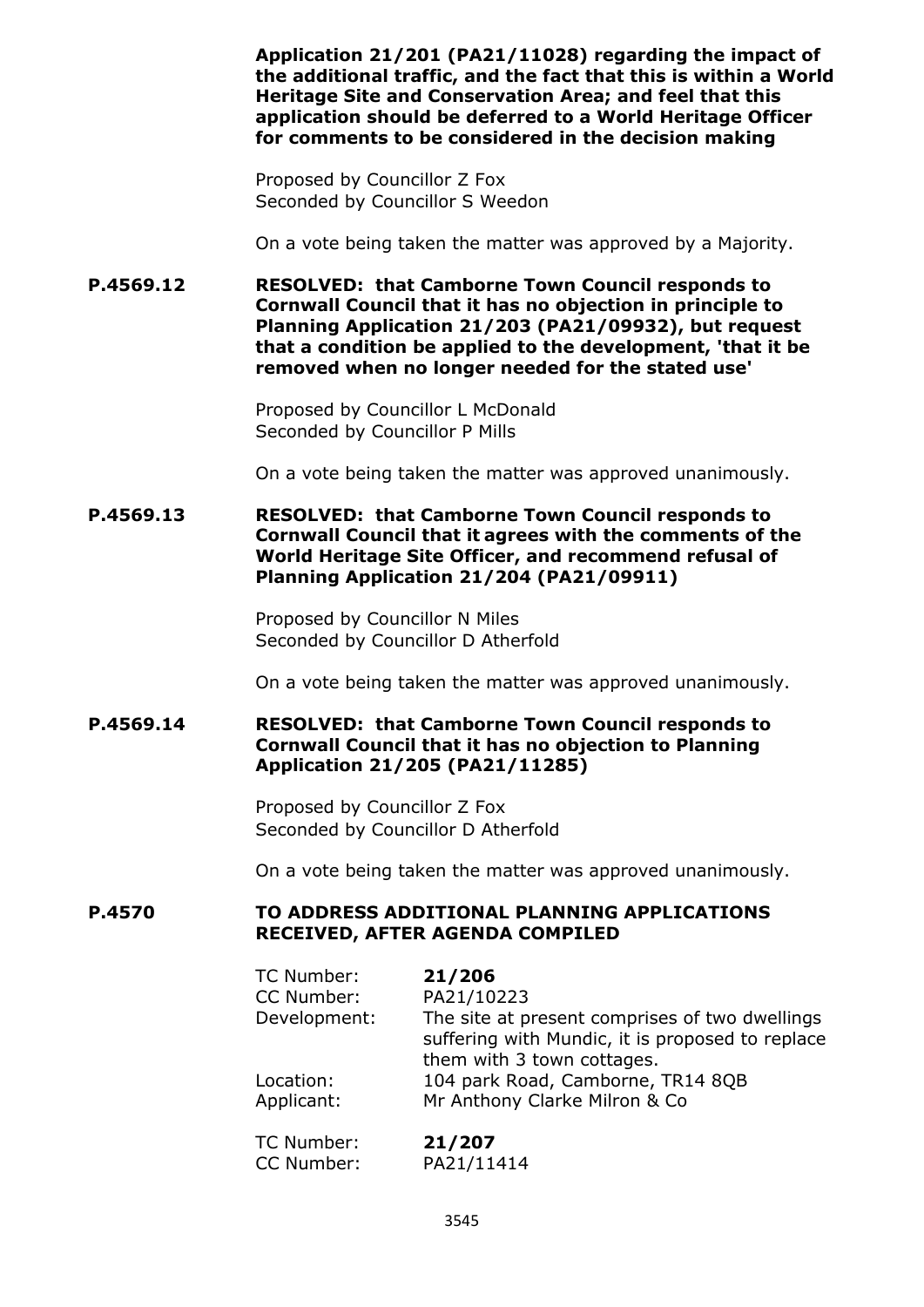| Development:<br>Location:<br>Applicant:               | Proposed construction of garage, alterations to<br>boundary wall and construction of garden wall.<br>Southern Cross, Boundervean Lane, Penponds,<br>Camborne<br>Christer-Henning Danielsson |
|-------------------------------------------------------|---------------------------------------------------------------------------------------------------------------------------------------------------------------------------------------------|
| TC Number:<br>CC Number:<br>Development:<br>Location: | 21/208<br>PA21/10459<br>Timber Orangery.<br>Mill Cottage, Menadarva, Kehelland, Camborne,<br><b>TR14 0JH</b><br>Mrs Cross                                                                   |
| Applicant:                                            |                                                                                                                                                                                             |
| TC Number:<br>CC Number:<br>Development:<br>Location: | 21/209<br>PA21/11742<br>Installation of a raised platform and platform<br>lift to allow wheelchair access to the main<br>entrance<br>29 Pendarves Street, Troon, TR14 9EG                   |
| Applicant:                                            | Mr Richard Bateman                                                                                                                                                                          |
| TC Number:<br>CC Number:<br>Development:              | 21/210<br>PA21/11688<br>Outline planning permission with all matters<br>reserved for erection of a single detached<br>dwelling house                                                        |
| Location:                                             | Simian Cottage, 36 Higher Pengegon,<br>Camborne, TR14 7UG                                                                                                                                   |
| Applicant:                                            | Mr M Merry                                                                                                                                                                                  |

#### **P.4570.2 RESOLVED: that Camborne Town Council responds to Cornwall Council that it has no objection to Planning Application 21/206 (PA21/10223)**

Proposed by Councillor Z Fox Seconded by Councillor C Godolphin

On a vote being taken the matter was approved unanimously.

#### **P.4570.3 RESOLVED: that that Camborne Town Council responds to Cornwall Council that it has no objection to Planning Application 21/207 (PA21/11414), subject to the finished works being in keeping with the existing building**

Proposed by Councillor C Godolphin Seconded by Councillor D Atherfold

On a vote being taken the matter was approved unanimously.

## **P.4570.4 RESOLVED: that Camborne Town Council responds to Cornwall Council that it has no objection to Planning Application 21/208 (PA21/10459)**

Proposed by Councillor S Weedon Seconded by Councillor Z Fox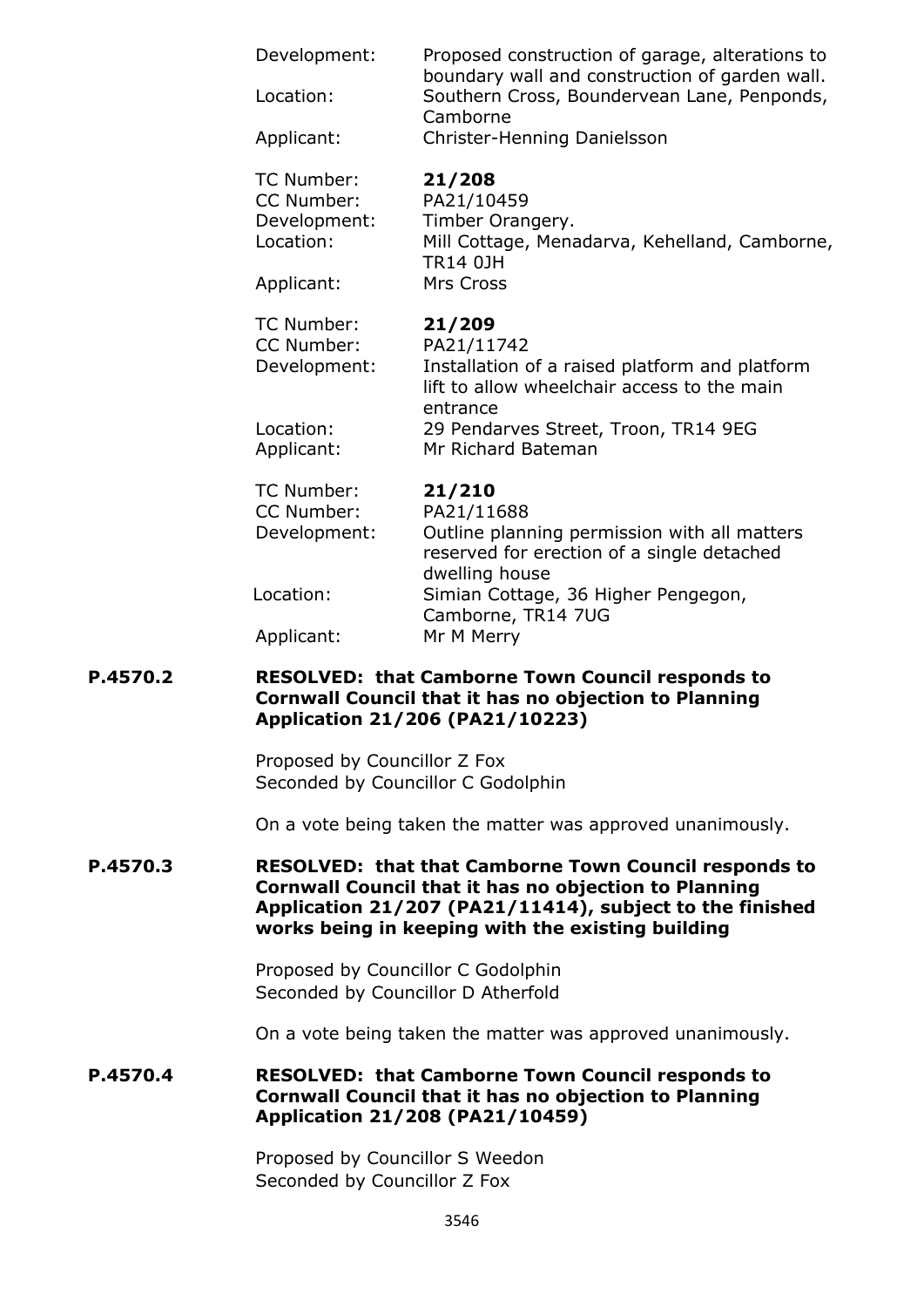On a vote being taken the matter was approved unanimously.

## **P.4570.5 RESOLVED: that Camborne Town Council responds to Cornwall Council that it has no objection to Planning Application 21/209 (PA21/11742)**

Proposed by Councillor C Godolphin Seconded by Councillor M Champion

On a vote being taken the matter was approved unanimously.

#### **P.4570.6 RESOLVED: that Planning Application 21/210 (PA21/11688) was deferred to the next meeting**

Proposed by Councillor Z Fox Seconded by Councillor P Mills

On a vote being taken the matter was approved unanimously.

#### **P.4571 TO RECEIVE A REPORT ON A PLANNING APPLICATION DEFERRED FROM THE LAST MEETING, FOR E-MAIL RESPONSE BY THE COMMITTEE**

| TC Number:     | 21/179                                       |
|----------------|----------------------------------------------|
| CC Number:     | PA21/10503                                   |
| Development:   | Roof conversion and single storey extension. |
| Location:      | 17 Penware Parc, Camborne TR14 7QR           |
| Grid Ref:      | 164016/39313                                 |
| Comm Decision: | No objection                                 |

## **P.4571.2 RESOLVED: that a report on Planning Application 21/179 (PA21/10503) deferred from the last meeting, for e-mail response by the Committee was received**

Proposed by Councillor C Godolphin Seconded by Councillor S Weedon

On a vote being taken the matter was approved unanimously.

#### **P.4572 TO RECEIVE A REPORT ON PLANNING APPLICATIONS REVIEWED BY THE PLANNING COMMITTEE FOLLOWING ADDITIONAL INFORMATION RECEIVED FROM CORNWALL COUNCIL PLANNING OFFICERS IN ACCORDANCE WITH P.4113.2**

Cornwall Council Planning Department asked that the Town Council re-visit their decision on planning application 21/181 (PA21/07194), Harbour House, Roskilly Lane, Barripper; construction of replacement dwelling.

The Majority of responses received from Councillors for submission to Cornwall Council were 'Agree to Disagree'.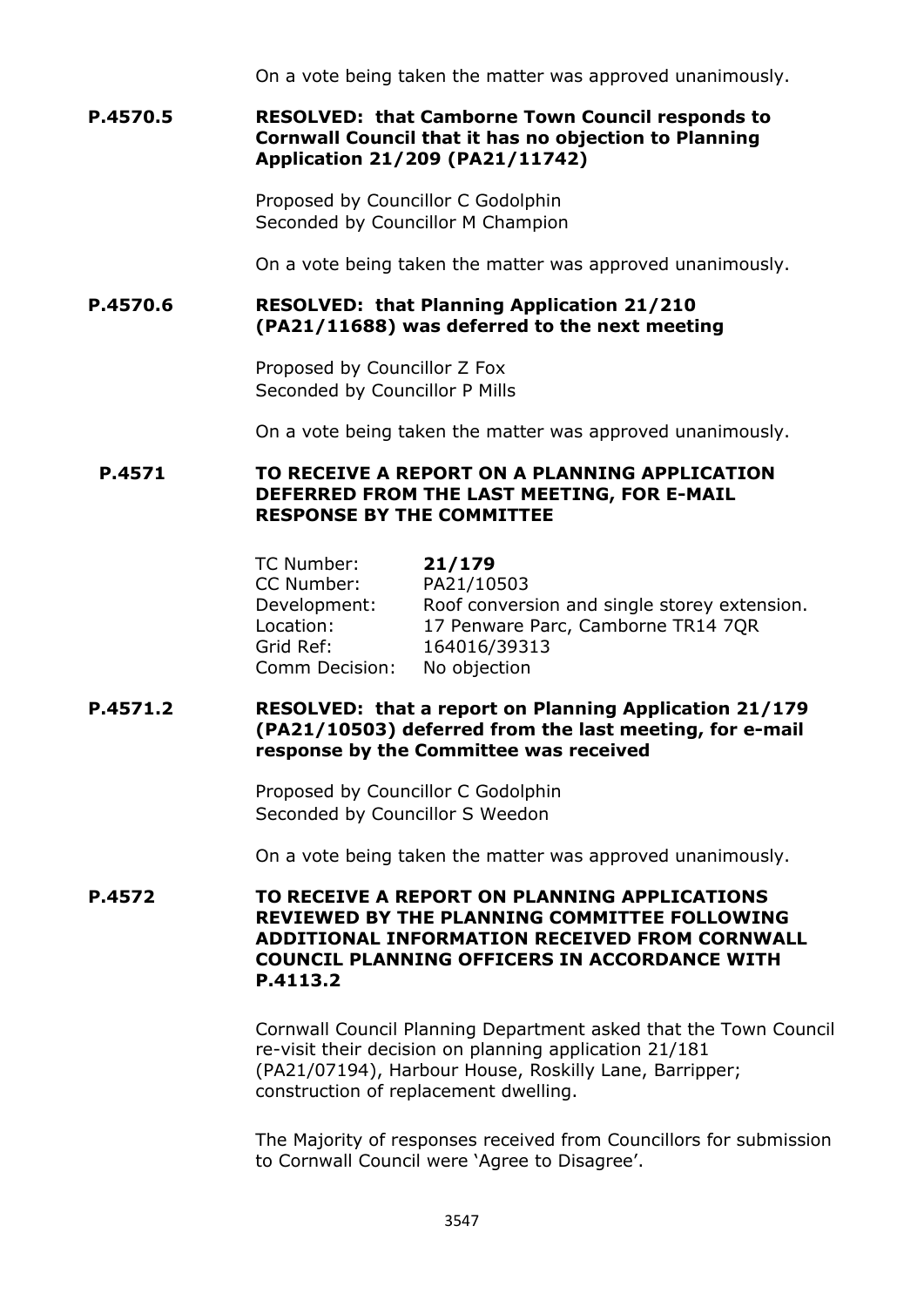**P.4572.2 RESOLVED: that a report on planning applications reviewed by the Planning Committee following additional information received from Cornwall Council Planning Officers in accordance with P.4113.2, was received**

> Proposed by Councillor Z Fox Seconded by Councillor P Mills

On a vote being taken the matter was approved Unanimously.

**P.4573 TO RECEIVE PLANNING APPLICATIONS FROM CORNWALL COUNCIL FOR WORKS WHICH CORNWALL COUNCIL WILL DECIDE UNDER DELEGATED AUTHORITY AND AGREE ANY COMMENTS IN ACCORDANCE WITH P.3365.2**

| TC Number:              | 21/200                                                                 |
|-------------------------|------------------------------------------------------------------------|
| CC Number:              | PA21/11569                                                             |
| Development:            | Works to fell an Ash tree (T1) situated within a<br>conservation area. |
| Location:<br>Applicant: | 15 Basset Road, Camborne, TR14 8SH.<br><b>Ruth Adams</b>               |

#### **P.4573.2 RESOLVED: that a planning application from Cornwall Council for works which Cornwall Council will decide under delegated authority, was received**

Proposed by Councillor C Godolphin Seconded by Councillor Z Fox

On a vote being taken the matter was approved Unanimously.

#### **P.4574 TO RECEIVE NOTIFICATION OF PLANNING APPLICATIONS TO BE DECIDED BY CORNWALL COUNCIL PLANNING COMMITTEE**

There were no such applications.

## **P.4575 TO RECEIVE AN APPEAL NOTIFICATION FOR, RO DAMA LAND AND CARAVANS NANCEMELLIN**

#### **P.4575.2 RESOLVED: that an Appeal Notification for, Ro Dama Land and Caravans Nancemellin, was received**

Proposed by Councillor Z Fox Seconded by Councillor L McDonald

On a vote being taken the matter was approved Unanimously.

There being no further business the Chairman closed the meeting at 20.06 pm.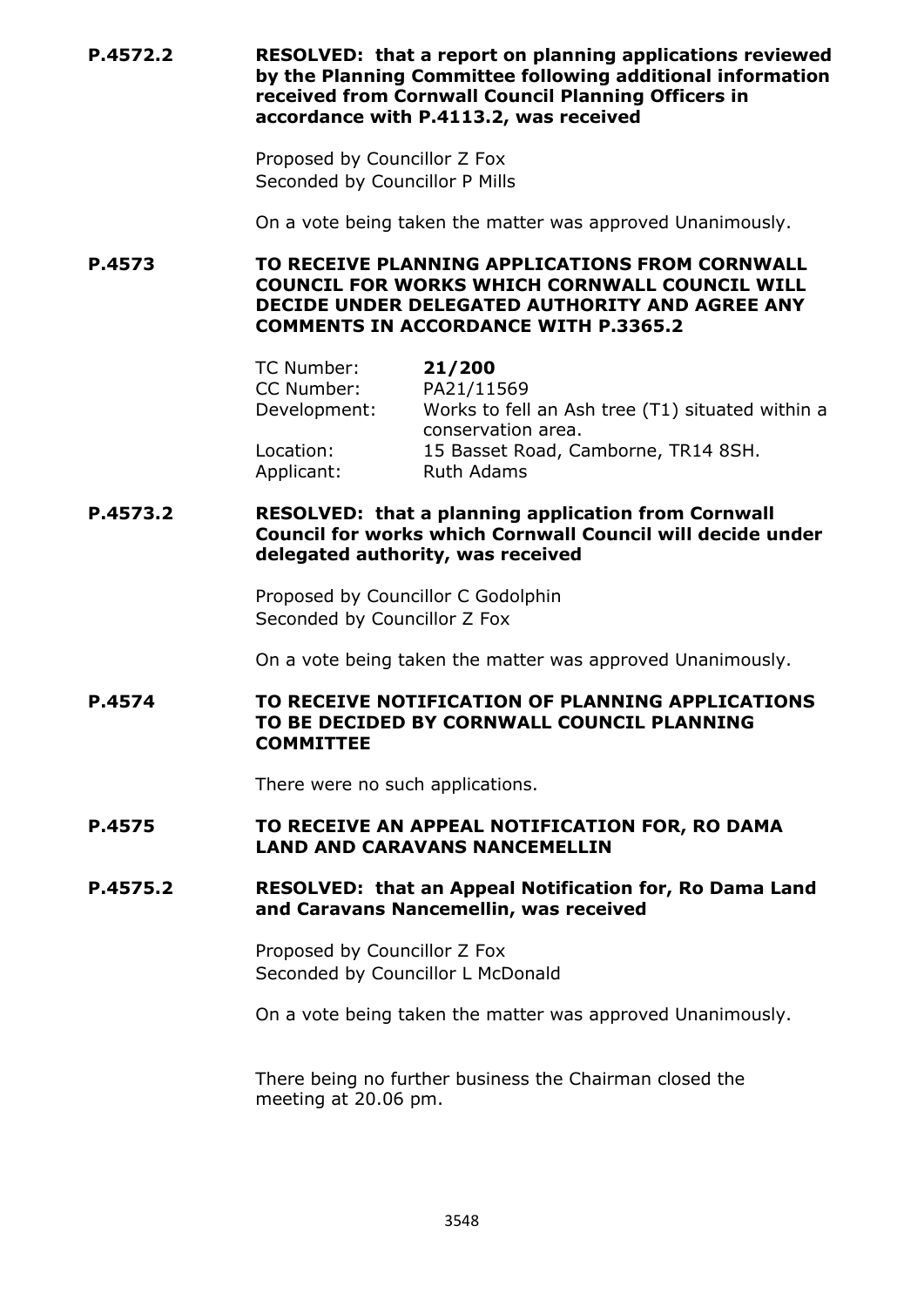# **APPENDIX 1**

| TC Number:<br>CC Number:<br>Development:<br>Location:<br>Comment Submission Date: 08.12.21<br>Comm Decision: | 21/184<br>PA21/09515<br>Demolition of existing rear, single block extension and replace with<br>cavity wall 2 story extension<br>58 Trevenson Street, Camborne, TR14 8HZ<br>No objection.                                                                       |
|--------------------------------------------------------------------------------------------------------------|-----------------------------------------------------------------------------------------------------------------------------------------------------------------------------------------------------------------------------------------------------------------|
| TC Number:<br>CC Number:<br>Development:<br>Location:<br>Comment Submission Date: 08.12.21<br>Comm Decision: | 21/186<br>PA21/10406<br>Erection of extension to bowling club clubhouse<br>Camborne Bowling Club, Tregenna Lane, Camborne, TR14 7QT<br>No objection.                                                                                                            |
| TC Number:<br>CC Number:<br>Development:<br>Location:<br>Comment Submission Date: 08.12.21<br>Comm Decision: | 21/192<br>PA21/11342<br>Non-material amendment (NMA1) in relation to decision notice<br>PA20/00647 for alteration to dormer window design at rear of<br>dwelling<br>Brookville, Pendarves, Camborne, TR14 ORQ<br>No objection.                                  |
| TC Number:<br>CC Number:<br>Development:<br>Location:<br>Comment Submission Date: 08.12.21<br>Comm Decision: | 21/195<br>PA21/10861<br>Proposed demolition of existing conservatories and garage.<br>Erection of two-storey extension and new garage building.<br>36 Basset Road, Camborne, TR14 8SL<br>No objection.                                                          |
| TC Number:<br>CC Number:<br>Development:<br>Location:<br>Comment Submission Date: 08.12.21<br>Comm Decision: | 21/196<br>PA21/11338<br>Proposed garage conversion to from a bedroom/study<br>23 Mitchell Road, Camborne, Cornwall, TR14 7JH<br>No objection.                                                                                                                   |
| TC Number:<br>CC Number:<br>Development:                                                                     | 21/197<br>PA21/10786<br>Application to install a car park management system which<br>includes 7 signs - 4 of which are on existing lighting columns, 2<br>which are wall mounted, 1 which is on an existing signage pole<br>and an ANPR camera on a new column. |
| Location:<br>Comment Submission Date: 08.12.21                                                               | Tyacks Hotel, Accommodation, 27 Commercial Street, Camborne,<br><b>TR14 8LD</b>                                                                                                                                                                                 |
| Comm Decision:                                                                                               | No objection.                                                                                                                                                                                                                                                   |
| TC Number:<br>CC Number:<br>Development:                                                                     | 21/198<br>PA21/10787<br>Advert consent for Car Park Management Signage - 7 signs, 4 of<br>which are on existing lighting columns, 2 which are on wall                                                                                                           |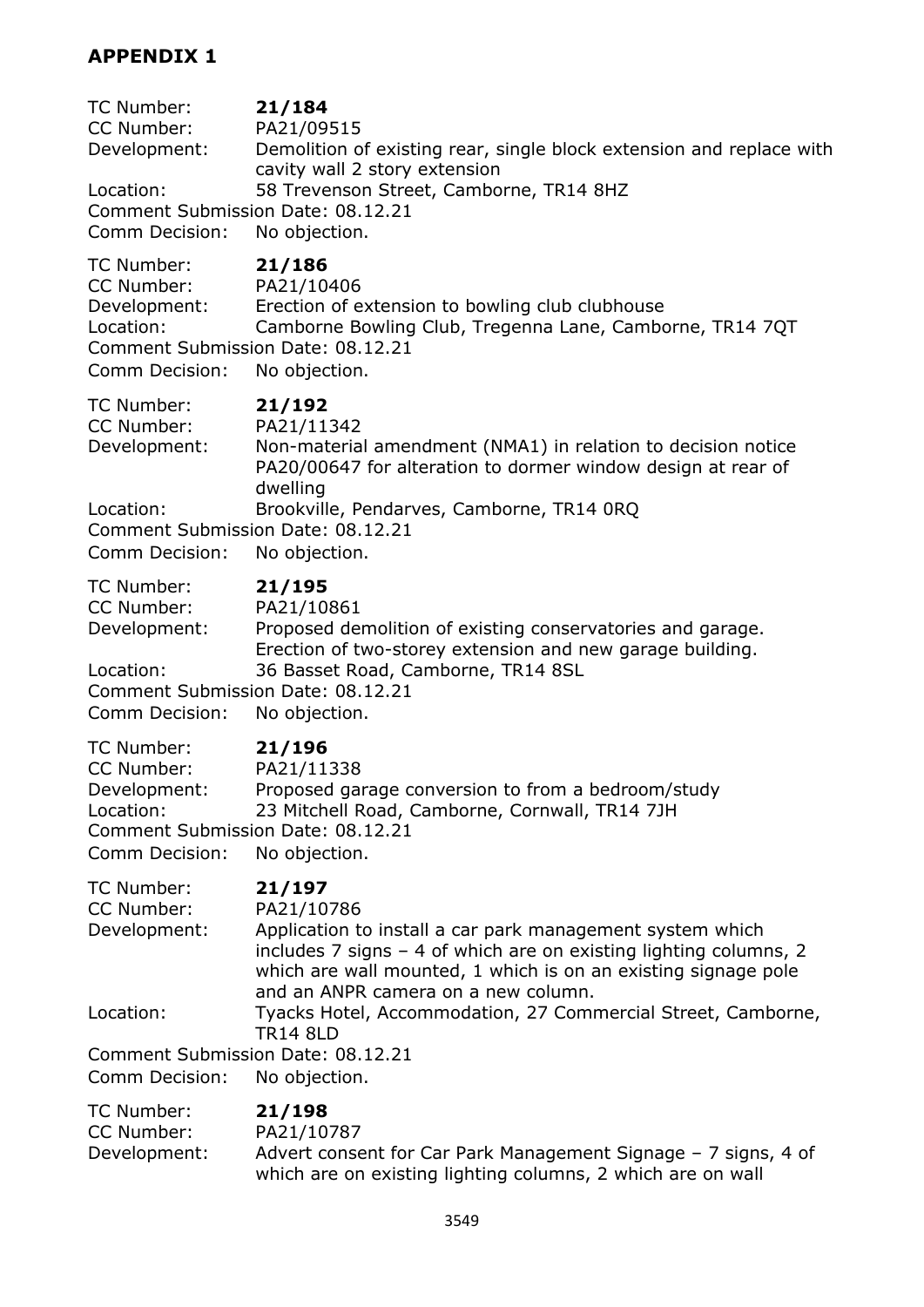| Tyacks Hotel, Accommodation, 27 Commercial Street, Camborne,                                                                                                                                                                                               |  |  |
|------------------------------------------------------------------------------------------------------------------------------------------------------------------------------------------------------------------------------------------------------------|--|--|
|                                                                                                                                                                                                                                                            |  |  |
| Listed Building Consent to install a car park management system<br>which includes $7$ signs $-$ 4 of which are on existing lighting<br>columns, 2 which are on wall mounted, 1 which is on an existing<br>signage pole and an ANPR camera on a new column. |  |  |
| Tyacks Hotel, Accommodation, 27 Commercial Street, Camborne,                                                                                                                                                                                               |  |  |
| <b>TR14 8LD</b><br>Comment Submission Date: 08.12.21                                                                                                                                                                                                       |  |  |
|                                                                                                                                                                                                                                                            |  |  |
| Prior approval of details in respect of decision PA21/10457 dated                                                                                                                                                                                          |  |  |
| profile roof and grey box profile metal cladding.                                                                                                                                                                                                          |  |  |
| 9.11.2021: A steel portal frame two storey building with grey box<br>Cornhill Farm, Higher Kehelland, Camborne, Cornwall.                                                                                                                                  |  |  |

Comment Submission Date: 08.12.21

Comm Decision: No objection.

## **APPENDIX 2**

| TC Number:                        | 21/180 DEFERRED FROM LAST MEETING                         |
|-----------------------------------|-----------------------------------------------------------|
| CC Number:                        | PA21/08586                                                |
| Development:                      | Proposed self-build family dwelling.                      |
| Location:                         | Land West of Church Farm, Church Road, Penponds, Camborne |
| Sent :                            | Councillor D Atherfold                                    |
| Grid Ref:                         | 163454/39270                                              |
| Comment Submission Date: 08.11.21 |                                                           |
| Comm Decision: No objection.      |                                                           |

| TC Number:                        | 21/185                                                    |
|-----------------------------------|-----------------------------------------------------------|
| CC Number:                        | PA21/07763                                                |
| Development:                      | Proposed granny annexe extension and replacement utility. |
| Location:                         | Awesome Cottage, 5 North Parade Rear, Camborne, TR14 8BH  |
| Sent To:                          | <b>Councillor N Heather</b>                               |
| Comment Submission Date: 08.12.21 |                                                           |
| Comm Decision: No objection.      |                                                           |

| TC Number:   | 21/187                                                                    |
|--------------|---------------------------------------------------------------------------|
| CC Number:   | PA21/07301                                                                |
| Development: | Erection of two dwellings                                                 |
| Location:    | Land SW of Troon Moor Farm, Troon Moor, Troon, Camborne                   |
| Sent to:     | Councillor Z Fox                                                          |
|              | Comment Submission Date: 08.12.21                                         |
|              | Canana Desisian Ne abiastian but bad sensama as the devolupment is within |

Comm Decision: No objection, but had concerns as the development is within a World Heritage Site, and would prefer a Cornish Hedgerow be used where the boundary abuts the open countryside.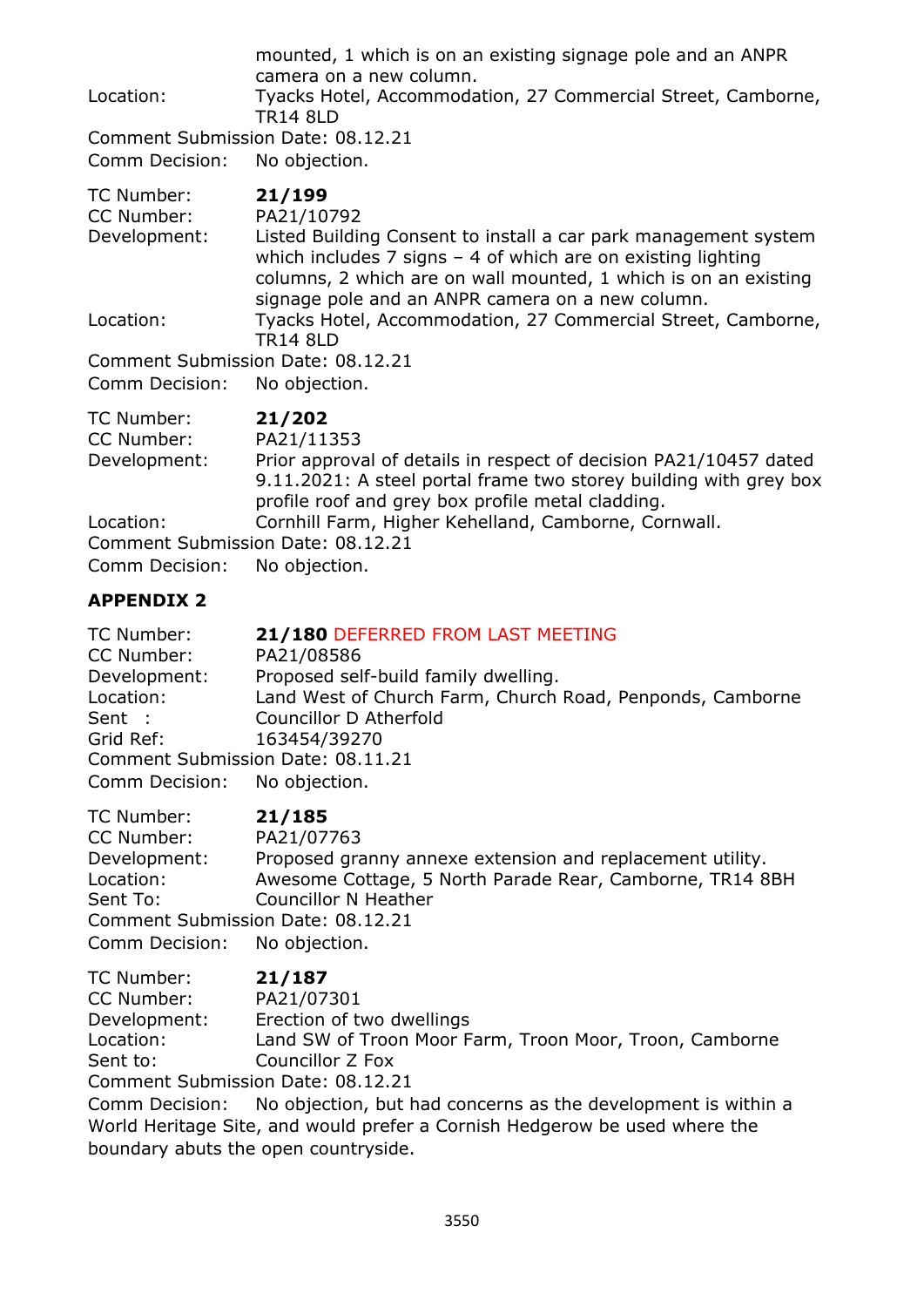| TC Number:                        | 21/188                                                                                                                                      |
|-----------------------------------|---------------------------------------------------------------------------------------------------------------------------------------------|
| CC Number:                        | PA21/10487                                                                                                                                  |
| Development:                      | Application for extension to dwelling - kitchen, lounge, utility<br>room, hall and bedroom                                                  |
| Location:                         | Kat Mal, Scowbuds, Tuckingmill, Camborne                                                                                                    |
| Sent To:                          | <b>Councillor P Mills</b>                                                                                                                   |
|                                   | Comment Submission Date: 08.12.21                                                                                                           |
| Comm Decision:                    | No objection.                                                                                                                               |
| TC Number:                        | 21/189                                                                                                                                      |
| CC Number:                        | PA21/09823                                                                                                                                  |
| Development:                      | Erection of 30 dwellings and associated gardens, formation of                                                                               |
|                                   | access, parking, landscaping, natural green space and associated                                                                            |
|                                   | works                                                                                                                                       |
| Location:                         | Land at Polgine Lane, Troon, Cornwall.                                                                                                      |
| Sent To:                          | Councillor Z Fox                                                                                                                            |
| Comment Submission Date: 08.12.21 |                                                                                                                                             |
| Comm Decision:                    | Recommend refusal of Planning Application 21/189 (PA21/09823).                                                                              |
|                                   | The development would greatly exacerbate flood risk in what is                                                                              |
|                                   | already an area with flooding issues. The village has a Victorian                                                                           |
|                                   | combined sewer that cannot cope with current level of housing                                                                               |
|                                   | during heavy rain. It is a green field site, and not in the CLP. The<br>current infractructure levels are at canacity and would not be able |

current infrastructure levels are at capacity and would not be able to take the increase in population, and the additional vehicles would add to the current highway safety issues experienced in the village.

## TC Number: **21/190**

CC Number: PA21/10488

Development: Conversion and extension of existing barn to form dwellinghouse. Location: Land South of Pax Huic Domui, Kehelland, Camborne, Cornwall. Sent To: Councillor S Weedon

Comment Submission Date: 08.12.21

Comm Decision: Recommend refusal; it would not be a sustainable development; would be an isolated development in the open countryside; and is contrary to Policy 7 in the Cornwall Local Plan (CLP).

| TC Number:   | 21/191                                                          |
|--------------|-----------------------------------------------------------------|
| CC Number:   | PA21/10361                                                      |
| Development: | Erection of residential development to provide supported living |
| Location:    | JDS Properties and Developments Ltd, Wellington Road,           |
|              | Camborne, TR14 7LH                                              |
| Sent To:     | Councillor C Godolphin                                          |
|              |                                                                 |

Comment Submission Date: 08.12.21

Comm Decision: Cornwall Council that it recommends refusal Planning Application 21/191 (PA21/10361), this development would constitute overdevelopment of the site. There are highway safety issues regarding access and egress to the site; and it is of unacceptable design

| TC Number:   | 21/193                                                                                            |
|--------------|---------------------------------------------------------------------------------------------------|
| CC Number:   | PA21/10374                                                                                        |
| Development: | To remove the front garden wall, relocate street sign, drop kerbs<br>and create driveway parking. |
| Location:    | 80 Newton Road, Troon, TR14 9DS                                                                   |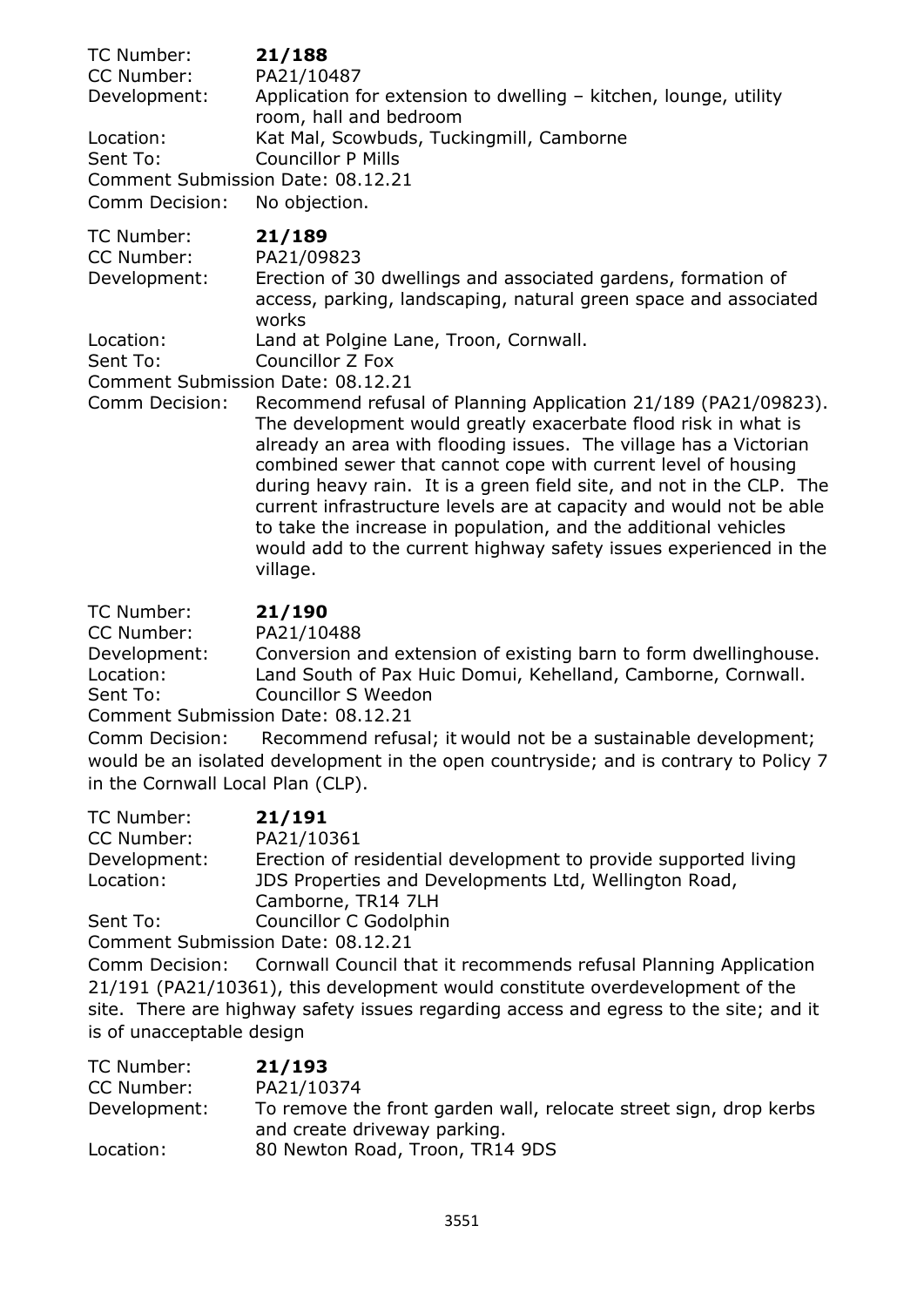Comment Submission Date: 08.12.21

Comm Decision: Recommend refusal due to the impact it would have on the World Heritage Site.

| TC Number:                        | 21/194                                                                          |
|-----------------------------------|---------------------------------------------------------------------------------|
| CC Number:                        | PA21/10749                                                                      |
| Development:                      | Proposed extensions and alterations to 8 existing residential units             |
|                                   | to from 17 residential units.                                                   |
| Location:                         | 37 and 39 Roskear Villas, Roskear, Camborne, Cornwall.                          |
| Sent To:                          | Councillor D Atherfold                                                          |
| Comment Submission Date: 08.12.21 |                                                                                 |
|                                   | Comm Decision: Recommend that it be deferred back to Laurence Associates, for a |
| Transport and Parking Statement.  |                                                                                 |
| $T \cap N$                        |                                                                                 |

| TC Number:   | 21/201                                                                       |
|--------------|------------------------------------------------------------------------------|
| CC Number:   | PA21/11028                                                                   |
| Development: | Construction of ground and first floor flats, and associated<br>landscaping. |
| Location:    | 75A Trelowarren Street, Camborne, Cornwall, TR14 8AL                         |

Comment Submission Date: 08.12.21

Comm Decision: The Town Council had concerns regarding the impact of the additional traffic, and the fact that this was within a World Heritage Site and Conservation Area; and feet that this application should be deferred to a World Heritage Officer for comments to be considered in the decision making.

| TC Number:                        | 21/203                                                                                                                                            |  |
|-----------------------------------|---------------------------------------------------------------------------------------------------------------------------------------------------|--|
| CC Number:                        | PA21/09932                                                                                                                                        |  |
| Development:                      | Proposed 4 x agricultural work sheds and a metal storage<br>container to store feed, small farm vehicles, farm tools, hay and<br>harvested crops. |  |
| Location:                         | Brewery Fields, Off Chapel Square, Troon, Camborne.                                                                                               |  |
| Sent To:                          | <b>Councillor L McDonald</b>                                                                                                                      |  |
| Comment Submission Date: 08.12.21 |                                                                                                                                                   |  |
| Comm Decision:                    | No objection in principle, but request that a condition be applied to                                                                             |  |
|                                   | the development, 'that it be removed when no longer needed for the stated use'.                                                                   |  |

| TC Number:                        | 21/204                                                                         |
|-----------------------------------|--------------------------------------------------------------------------------|
| CC Number:                        | PA21/09911                                                                     |
| Development:                      | Construction of First Floor Extension and Associated Works                     |
| Location:                         | 14 Centenary Row Est, Camborne, TR14 8HU                                       |
| Sent To:                          | <b>Councillor N Miles</b>                                                      |
| Comment Submission Date: 08.12.21 |                                                                                |
|                                   | Comm Decision: respond to Cornwall Council that it agreed with the comments of |
|                                   | the World Heritage Site Officer, and recommend refusal.                        |

| TC Number:                        | 21/205                                       |
|-----------------------------------|----------------------------------------------|
| CC Number:                        | PA21/11285                                   |
| Development:                      | Erection of two, two-bedroom dwellings.      |
| Location:                         | Rear of 16 Chapel Street, Camborne, TR14 8ED |
| Sent To:                          | Councillor R Congdon                         |
| Comment Submission Date: 08.12.21 |                                              |
| Comm Decision: No objection.      |                                              |

# **AGENDA ITEM 11**

| TC Number: | 21/206     |
|------------|------------|
| CC Number: | PA21/10223 |